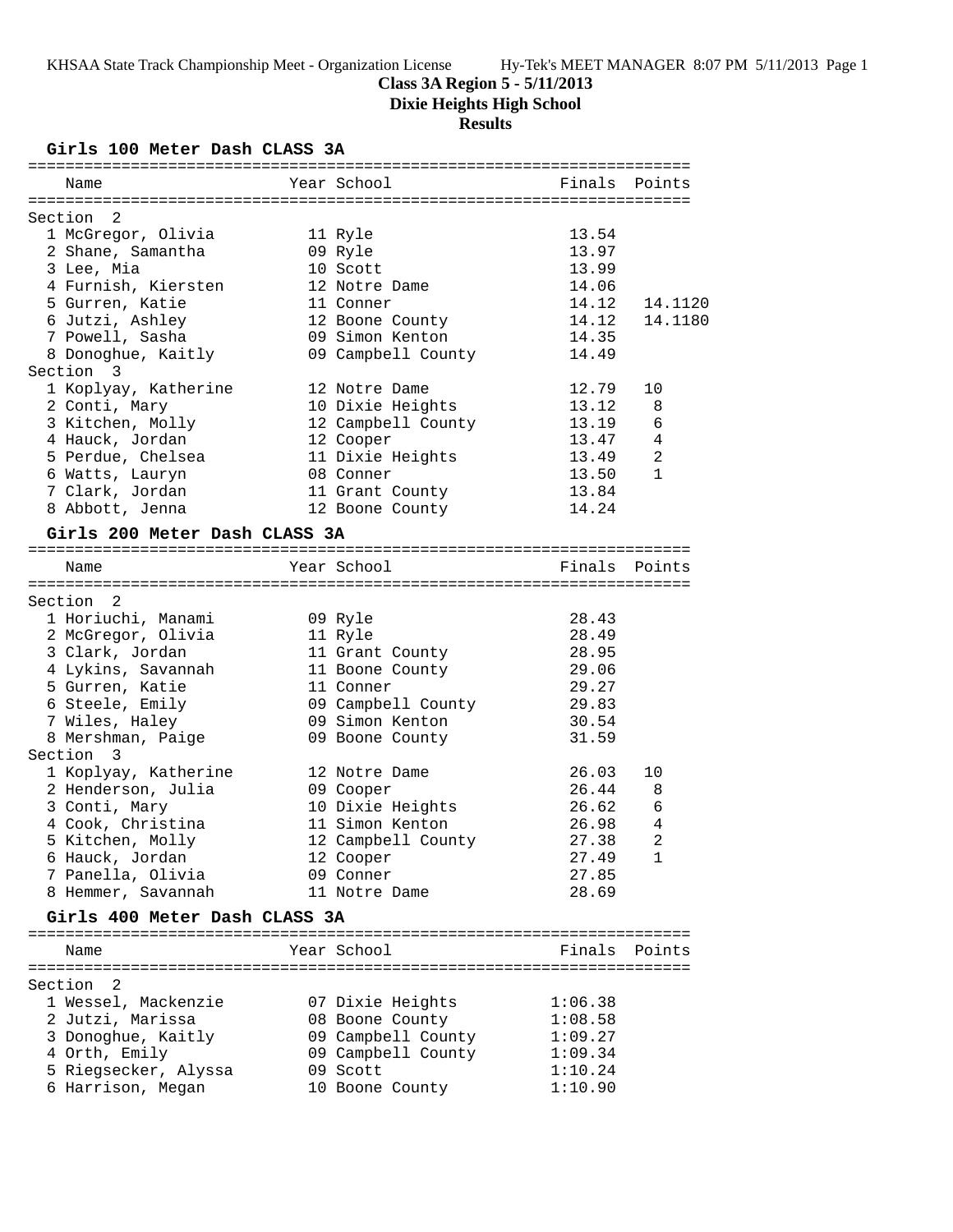**Class 3A Region 5 - 5/11/2013**

**Dixie Heights High School**

## **Results**

## **....Girls 400 Meter Dash CLASS 3A**

| Section 3              |                  |         |    |
|------------------------|------------------|---------|----|
| 1 Cook, Christina      | 11 Simon Kenton  | 58.83   | 10 |
| 2 Henderson, Julia     | 09 Cooper        | 1:00.30 | 8  |
| 3 Ochs, Anna           | 12 Dixie Heights | 1:01.76 | 6  |
| 4 Patterson, Alexandra | 08 Ryle          | 1:01.83 | 4  |
| 5 Koplyay, Katherine   | 12 Notre Dame    | 1:03.65 | 2  |
| 6 Sullivan, Katie      | 12 Ryle          | 1:05.81 |    |
| 7 Clark, Maggie        | 12 Conner        | 1:06.06 |    |
| 8 Hite, Casey          | 08 Conner        | 1:06.08 |    |

#### **Girls 800 Meter Run CLASS 3A**

=======================================================================

| Name                   | Year School        | Finals  | Points         |
|------------------------|--------------------|---------|----------------|
| Section 1              |                    |         |                |
| 1 Patterson, Alexandra | 08 Ryle            | 2:24.46 | 10             |
| 2 Schutzman, Brenna    | 12 Notre Dame      | 2:26.14 | - 8            |
|                        |                    | 2:27.21 | 6              |
| 3 Flairty, Jennah      | 10 Campbell County |         |                |
| 4 Patton, Dawn         | 11 Cooper          | 2:28.38 | $\overline{4}$ |
| 5 Hester, Mackenzie    | 11 Simon Kenton    | 2:30.58 | 2              |
| 6 Nichols, Katelyn     | 07 Ryle            | 2:31.09 | $\mathbf{1}$   |
| 7 Tekulve, Ally        | 12 Dixie Heights   | 2:33.63 |                |
| 8 Mcfadden, Monica     | 12 Notre Dame      | 2:37.61 |                |
| 9 Nash, Victoria       | 08 Boone County    | 2:40.60 |                |
| 10 Ford, Macey         | 10 Boone County    | 2:43.32 |                |
| 11 Vandergriff, Abby   | 10 Campbell County | 2:45.57 |                |
| 12 Buckner, Megan      | 07 Scott           | 2:46.91 |                |
| 13 Harms, Brooke       | 09 Conner          | 2:50.16 |                |
| 14 Riddle, Jessica     | 07 Dixie Heights   | 2:50.45 |                |
| 15 Howard, Kaitlyn     | 11 Grant County    | 2:51.01 |                |
| 16 Cook, Madison       | 11 Conner          | 2:54.34 |                |
| 17 Cobble, Sarah       | 09 Simon Kenton    | 2:55.24 |                |

## **Girls 1600 Meter Run CLASS 3A**

| Name                | Year School        | Finals  | Points         |
|---------------------|--------------------|---------|----------------|
|                     |                    |         |                |
| 1 Hansen, Amy       | 12 Notre Dame      | 5:18.95 | 10             |
| 2 Flairty, Jennah   | 10 Campbell County | 5:27.66 | 8              |
| 3 Jones, Jacqueline | 10 Ryle            | 5:32.04 | 6              |
| 4 Bales, Jensen     | 09 Ryle            | 5:36.19 | 4              |
| 5 Green, Skyler     | 12 Notre Dame      | 5:42.78 | $\mathfrak{D}$ |
| 6 Buckner, Megan    | 07 Scott           | 5:45.39 | 1              |
| 7 Nash, Victoria    | 08 Boone County    | 5:46.17 |                |
| 8 Moqus, Erin       | 09 Cooper          | 5:54.08 |                |
| 9 Riddle, Jessica   | 07 Dixie Heights   | 6:00.91 |                |
| 10 Harms, Brooke    | 09 Conner          | 6:09.94 |                |
| 11 Hellman, Katrina | 10 Simon Kenton    | 6:10.94 |                |
| 12 Vickers, Andrea  | 12 Boone County    | 6:20.36 |                |
| 13 Williams, Hailey | 09 Dixie Heights   | 6:24.49 |                |
| 14 Lucas, Sarah     | 10 Conner          | 6:26.44 |                |
| 15 Pangburn, Kara   | 10 Campbell County | 6:59.97 |                |
| -- Flynn, Lexi      | 09 Scott           | DNF     |                |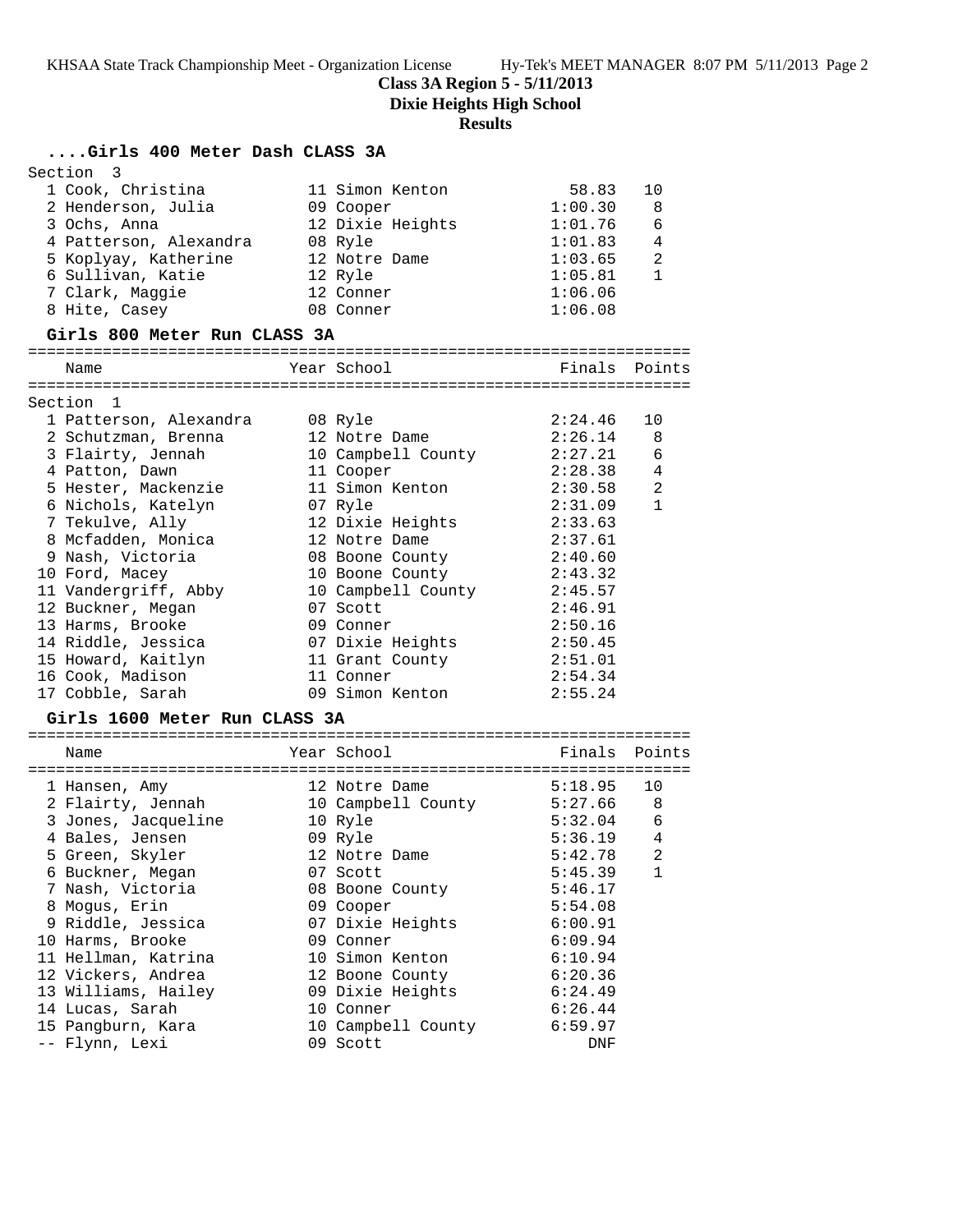## **Class 3A Region 5 - 5/11/2013**

**Dixie Heights High School**

## **Results**

### **Girls 3200 Meter Run CLASS 3A**

| Name                                  | Year School        | Finals   | Points         |
|---------------------------------------|--------------------|----------|----------------|
|                                       |                    |          |                |
| 1 Hansen, Amy                         | 12 Notre Dame      | 11:42.43 | 10             |
| 2 Schweitzer, Katie                   | 11 Notre Dame      | 12:06.41 | 8              |
| 3 Dragan, Ashley                      | 09 Cooper          | 12:17.01 | 6              |
| 4 Bales, Jensen                       | 09 Ryle            | 12:23.87 | 4              |
| 5 Mogus, Erin                         | 09 Cooper          | 12:31.58 | $\overline{a}$ |
| 6 Gonzales, Emily                     | 12 Ryle            | 12:52.52 | $\mathbf{1}$   |
| 7 Cave, Mckenzie                      | 09 Campbell County | 13:14.69 |                |
| 8 Sweeney, Morgan                     | 09 Scott           | 13:40.52 |                |
| 9 Myfelt, Lauren                      | 07 Dixie Heights   | 13:42.74 |                |
| 10 Lucas, Sarah                       | 10 Conner          | 13:43.55 |                |
| 11 Hellman, Katrina                   | 10 Simon Kenton    | 14:03.39 |                |
| 12 Riddle, Jessica                    | 07 Dixie Heights   | 14:13.26 |                |
| 13 Knight, Lauren                     | 11 Simon Kenton    | 15:20.41 |                |
|                                       |                    |          |                |
| Girls 100 Meter Hurdles CLASS 3A      |                    |          |                |
| Name                                  | Year School        | Finals   | Points         |
|                                       |                    |          |                |
| 1 Due, Emma                           | 11 Simon Kenton    | 20.47    |                |
| 2 Supinger, Shelby                    | 11 Simon Kenton    | 22.33    |                |
| Section 2                             |                    |          |                |
| 1 Brinkman, Amanda                    | 12 Ryle            | 18.06    |                |
| 2 Koth, Samantha                      | 11 Dixie Heights   | 18.33    |                |
| 3 Lykins, Savannah                    | 11 Boone County    | 18.38    |                |
| 4 Held, Hannah                        | 11 Cooper          | 18.57    |                |
| 5 Buck, Jena                          | 12 Conner          | 19.24    |                |
| 6 Duncan, Caylee                      | 08 Conner          | 19.48    |                |
| Section 3                             |                    |          |                |
| 1 Jones, Jessica                      | 12 Boone County    | 15.64    | 10             |
| 2 Buckler, Brooke                     | 10 Campbell County | 15.68    | 8              |
| 3 Zembrodt, Katy                      | 12 Notre Dame      | 16.30    | 6              |
| 4 Cline, Rebecca                      | 08 Campbell County | 16.65    | 4              |
| 5 Weinfurtner, Kasey                  | 11 Cooper          | 17.00    | $\overline{2}$ |
| 6 Turner, Brittney                    | 11 Dixie Heights   | 17.41    | $\mathbf{1}$   |
| 7 Ikaraski, Seira                     |                    | 17.74    |                |
|                                       | 11 Ryle            |          |                |
| 8 Sowder, Vivian                      | 12 Scott           | 18.37    |                |
| Girls 300 Meter Hurdles CLASS 3A      |                    |          |                |
| Name                                  | Year School        | Finals   | Points         |
|                                       |                    |          |                |
| Section<br>2                          |                    |          |                |
| 1 Weinfurtner, Kasey                  | 11 Cooper          | 51.72    |                |
| 2 Brinkman, Amanda                    | 12 Ryle            | 53.82    |                |
| 3 Kohlbrand, Lauren                   | 07 Dixie Heights   | 54.04    |                |
| 4 Funke, Madison                      | 10 Boone County    | 54.28    |                |
| 5 Furnish, Kiersten                   | 12 Notre Dame      | 55.17    |                |
| 6 Buck, Jena                          | 12 Conner          | 56.83    |                |
| 7 Duncan, Caylee                      | 08 Conner          | 58.48    |                |
| Section<br>$\overline{\phantom{a}}$ 3 |                    |          |                |
| 1 Buckler, Brooke                     | 10 Campbell County | 46.70    | 10             |
| 2 Cline, Rebecca                      | 08 Campbell County | 47.39    | 8              |

3 Jones, Jessica 12 Boone County 48.31 6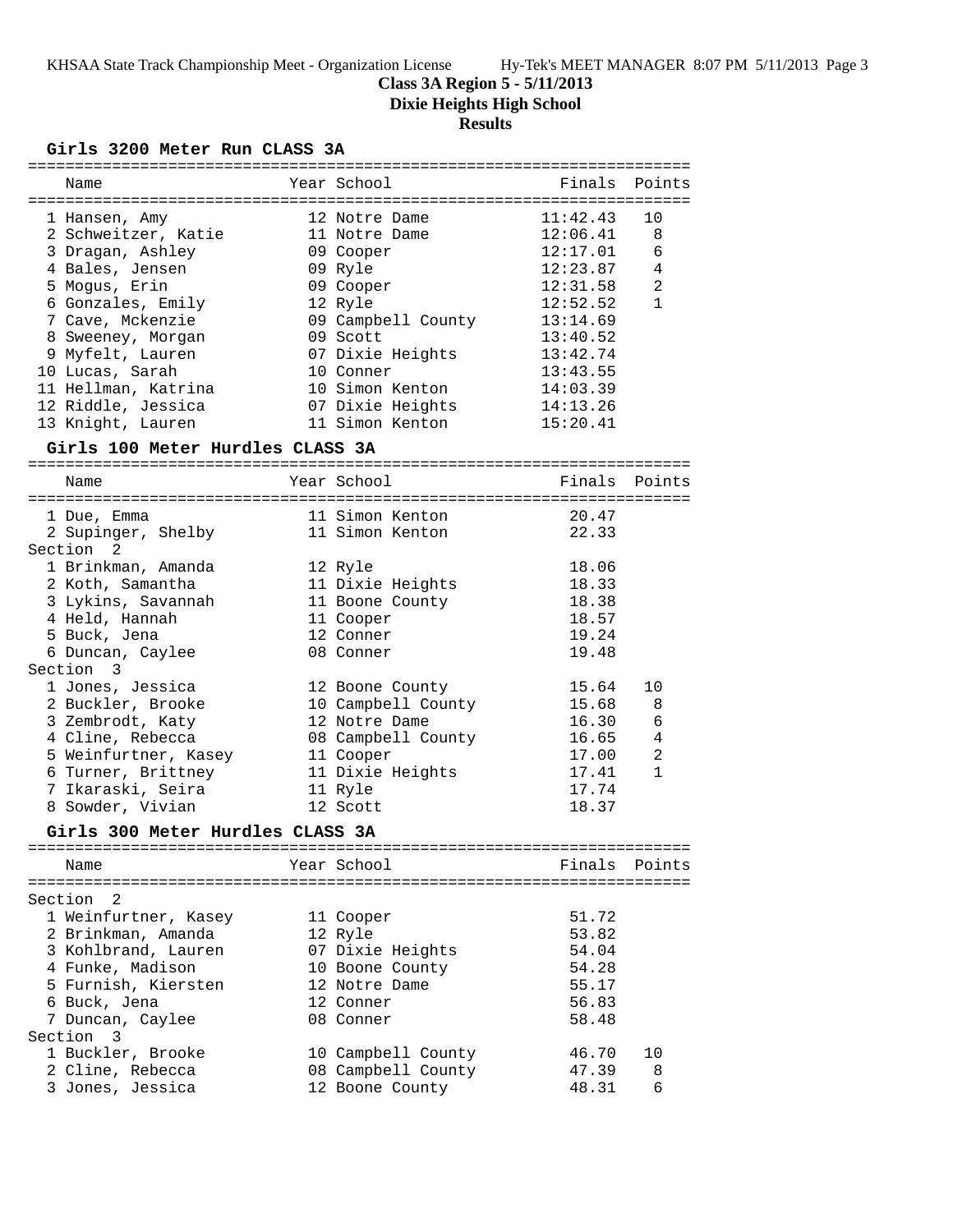**Class 3A Region 5 - 5/11/2013**

**Dixie Heights High School**

# **Results**

| Girls 300 Meter Hurdles CLASS 3A                       |                                            |              |
|--------------------------------------------------------|--------------------------------------------|--------------|
| 4 Goessling, Olivia                                    | 50.35<br>10 Cooper                         | 4            |
| 5 Sowder, Vivian                                       | 12 Scott<br>50.45                          | 2            |
| 6 Zembrodt, Katy                                       | 50.65<br>12 Notre Dame                     | $\mathbf{1}$ |
| 7 Mcgehee, Margo                                       | 51.98<br>10 Dixie Heights                  |              |
| 8 Bloemer, Maddie                                      | 52.92<br>07 Ryle                           |              |
| Girls 4x100 Meter Relay CLASS 3A                       |                                            |              |
| School                                                 | Finals                                     | Points       |
|                                                        |                                            |              |
| Section 1                                              |                                            |              |
| 1 Simon Kenton                                         | 56.93                                      |              |
| 1) Powell, Sasha 09                                    | 2) Wiles, Haley 09                         |              |
| 3) Haggard, Alexis 11                                  | 4) Abel, Karley 10                         |              |
| 5) Due, Emma 11                                        | 6) Ivey, Taylor 10                         |              |
| 7) Cobble, Sarah 09                                    | 8) Schultz, Kaylee 09                      |              |
| Section 2                                              |                                            |              |
| 1 Dixie Heights                                        | 52.61                                      | 10           |
| 1) Conti, Mary 10<br>3) Wolking, Elizabeth 12          | 2) Ochs, Anna 12<br>4) Turner, Brittney 11 |              |
| 5) Perdue, Chelsea 11                                  | 6) Cook, Hannah 08                         |              |
| 7) Koth, Samantha 11                                   | 8) Wessel, Mackenzie 07                    |              |
| 2 Notre Dame                                           | 52.80                                      | 8            |
| 1) Zembrodt, Katy 12                                   | 2) Woods, Savanna 10                       |              |
| 3) Hemmer, Savannah 11                                 | 4) Furnish, Kiersten 12                    |              |
| 5) Tranter, Kara 09                                    | 6) Bramlage, Jamie 12                      |              |
| 7) Bradley, Lilly 09                                   | 8) Bradley, Hannah 09                      |              |
| 3 Cooper                                               | 52.94                                      | 6            |
| 1) Held, Hannah 11                                     | 2) Weinfurtner, Kasey 11                   |              |
| 3) Kane, Carly 12                                      | 4) Hauck, Jordan 12                        |              |
| 5) Goessling, Olivia 10                                | 6) Henderson, Julia 09                     |              |
| 7) Patton, Dawn 11                                     | 8) Livers-gowdy, Donnie 11                 |              |
| 4 Ryle                                                 | 53.81                                      | 4            |
| 1) Stephens, Lilly 12                                  | 2) Shane, Samantha 09                      |              |
| 3) McGregor, Olivia 11                                 | 4) Miller, Cameron 08                      |              |
| 5) Pennington, Allie 11<br>7) Culbertson, Christine 12 | 6) Horiuchi, Manami 09<br>8)               |              |
| 5 Conner                                               | 54.47                                      | 2            |
| 1) Gurren, Katie 11                                    | 2) Black, Charlene 12                      |              |
| 3) Boelter, Rian 09                                    | 4) Watts, Lauryn 08                        |              |
| 5) Panella, Olivia 09                                  | 6) Buck, Jena 12                           |              |
| 7) Duncan, Caylee 08                                   | 8) Hite, Casey 08                          |              |
| 6 Boone County                                         | 54.76                                      | 1            |
| 1) Jutzi, Ashley 12                                    | 2) Mershman, Paige 09                      |              |
| 3) Lykins, Savannah 11                                 | 4) Abbott, Jenna 12                        |              |
| 5) Jutzi, Marissa 08                                   | 6) Hogan, Cierra 11                        |              |
| 7) Rice, Valorie 09                                    | 8) Lankheit, Darby 11                      |              |
| 7 Scott                                                | 55.10                                      |              |
| 1) Dixon, Hanna 11                                     | 2) Meyer, Leeann 12                        |              |
| 3) Sherrard, Christin 08                               | 4) Lee, Mia 10                             |              |
| 5) Sowder, Vivian 12                                   | 6) Dant, Tori 09                           |              |
| 7) Hardy, Christin 12                                  | 8) Brogan, Taylor 09                       |              |
| 8 Campbell County                                      | 55.94                                      |              |
| 1) Combs, Rachel 10                                    | 2) Donoghue, Kaitly 09                     |              |
| 3) Donoghue, Meredith 11                               | 4) Orth, Emily 09                          |              |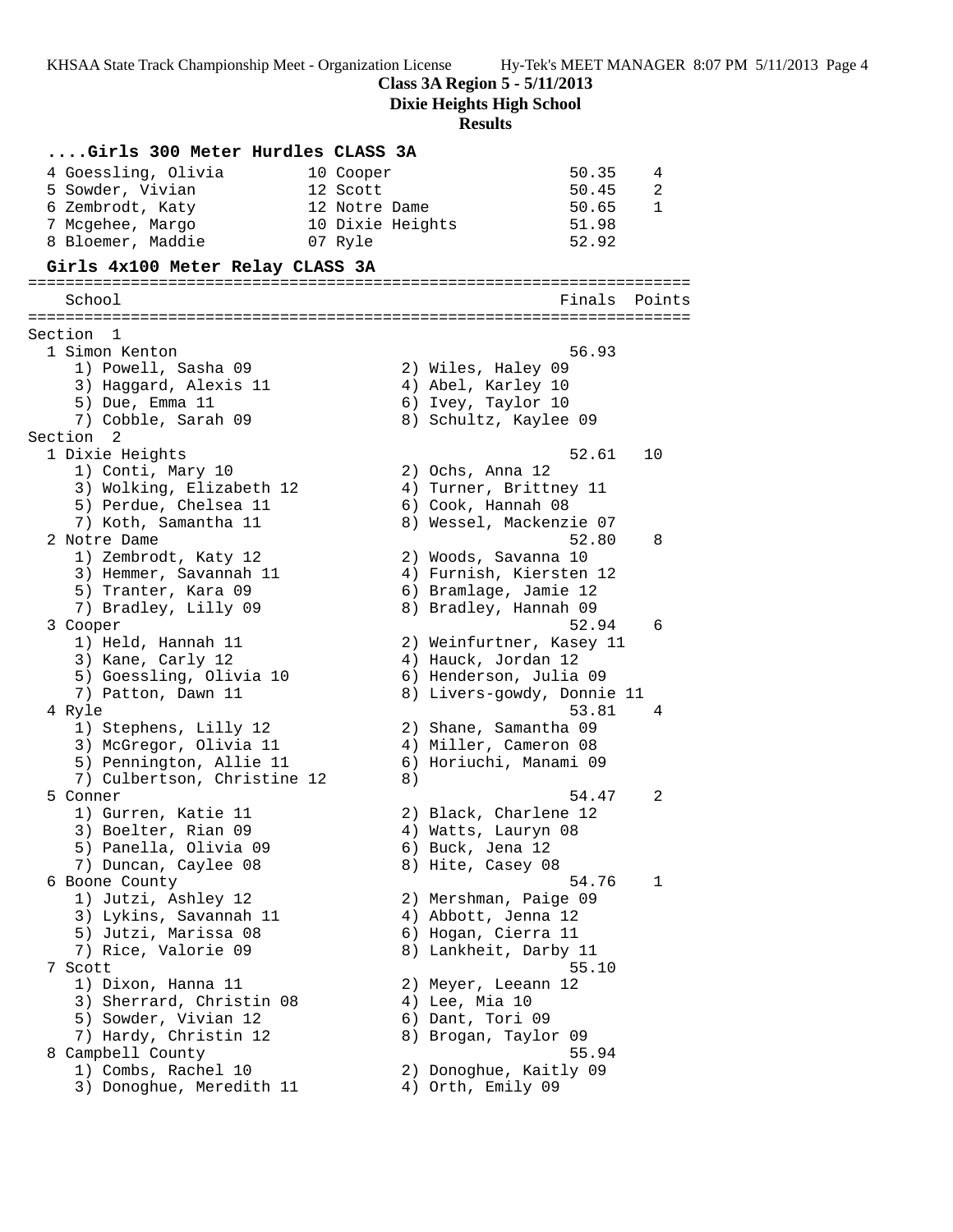**Class 3A Region 5 - 5/11/2013**

**Dixie Heights High School**

#### **Results**

**....Girls 4x100 Meter Relay CLASS 3A** 5) Lauer, Angela 12 (6) Kitchen, Molly 12 7) Setty, Alicia 09 8) Steele, Emily 09 **Girls 4x200 Meter Relay CLASS 3A** ======================================================================= School **Finals Points** ======================================================================= Section 1 1 Dixie Heights 1:56.66 1) Overwein, Madison 10 2) Ryle, Morgan 12 3) Wolking, Elizabeth 12 4) Turner, Brittney 11 5) Josselyn, Sami 10 6) Mcgehee, Margo 10 7) Miller, Jordan 11 8) Moore, Aubrey 12 Section 2<br>1 Notre Dame 1 Notre Dame 1:47.44 10 1) Zembrodt, Katy 12 2) Arnzen, Mandy 10 3) Bramlage, Jamie 12 4) Koplyay, Katherine 12 5) Woods, Savanna 10 (6) Tranter, Kara 09 7) Hemmer, Savannah 11 8) Furnish, Kiersten 12 2 Cooper 1:50.10 8 1) Goessling, Olivia 10 2) Patton, Dawn 11 3) Kane, Carly 12 4) Henderson, Julia 09 5) Hauck, Jordan 12 6) Weinfurtner, Kasey 11 7) Egger, Karina 11 8) Livers-gowdy, Donnie 11 3 Campbell County 1:50.23 6 1) Buckler, Brooke 10 2) Cline, Rebecca 08 3) Kitchen, Molly 12 (4) Lauer, Angela 12 5) Donoghue, Kaitly 09 6) Gregory, Alexzandra 10 7) Orth, Emily 09 8) Steele, Emily 09 4 Conner 1:52.19 4 1) Gurren, Katie 11 2) Clark, Maggie 12 3) Watts, Lauryn 08 4) Panella, Olivia 09 5) Boelter, Rian 09 6) Hite, Casey 08 7) Black, Charlene 12 8) Duncan, Caylee 08 5 Ryle 1:53.61 2 1) Culbertson, Christine 12 2) Horiuchi, Manami 09 3) Miller, Cameron 08 4) Stephens, Lilly 12 5) Pennington, Allie 11 6) Underwood, Brett 12 6 Boone County 1:53.69 1 1) Jutzi, Ashley 12 2) Jutzi, Marissa 08 3) Lykins, Savannah 11 4) Abbott, Jenna 12 5) Mershman, Paige 09 6) Funke, Madison 10 7) Hogan, Cierra 11 8) Lankheit, Darby 11 7 Simon Kenton 1:55.27 1) Powell, Sasha 09 2) Wiles, Haley 09 3) Hester, Mackenzie 11 4) Cook, Christina 11 5) Cobble, Sarah 09 6) Ivey, Taylor 10 7) Haggard, Alexis 11 (8) 8 Scott 1:57.68 1) Sherrard, Christin 08 2) Meyer, Leeann 12 3) Lee, Mia 10 4) Dixon, Hanna 11 5) Kallmeyer, Holly 09 6) Sowder, Vivian 12 7) Hardy, Christin 12 8) Dant, Tori 09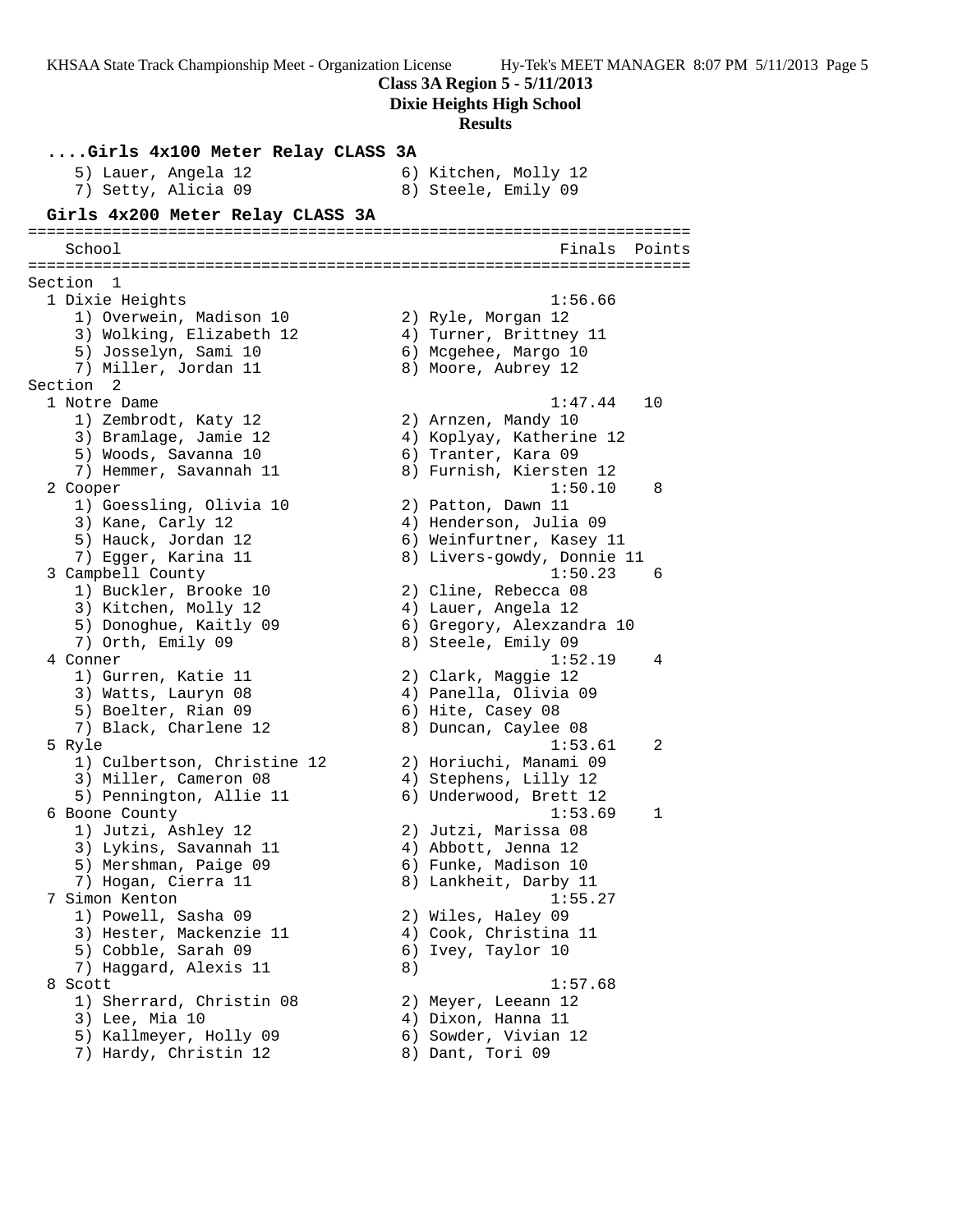## **Class 3A Region 5 - 5/11/2013**

**Dixie Heights High School**

#### **Results**

#### **Girls 4x400 Meter Relay CLASS 3A**

======================================================================= School **Finals** Points ======================================================================= Section 1 1 Cooper 4:07.86 10 1) Hauck, Jordan 12 2) Goessling, Olivia 10 3) Patton, Dawn 11 4) Henderson, Julia 09 5) Kane, Carly 12 6) Weinfurtner, Kasey 11 7) Egger, Karina 11 8) Dragan, Ashley 09 2 Notre Dame 4:12.95 8 1) Arnzen, Mandy 10 2) Hemmer, Savannah 11 3) Schutzman, Brenna 12 4) Bramlage, Jamie 12 5) Bradley, Hannah 09 6) Koplyay, Katherine 12 7) Furnish, Kiersten 12 8) Wolnitzek, Carly 10 3 Campbell County 4:14.43 6 1) Buckler, Brooke 10 (2) Cline, Rebecca 08 3) Kitchen, Molly 12 4) Gregory, Alexzandra 10 5) Flairty, Jennah 10  $\qquad \qquad$  6) Lauer, Angela 12 7) Vandergriff, Abby 10 8) Macke, Lauren 11 4 Dixie Heights 4:17.74 4 1) Wessel, Mackenzie 07 2) Conti, Mary 10 3) Ochs, Anna 12 (4) Tekulve, Ally 12 5) Perdue, Chelsea 11 (6) Althaver, Marand 11 7) Josselyn, Sami 10 8) Kohlbrand, Lauren 07 5 Ryle 4:24.09 2 1) Truitt, Maria 08 2) Sullivan, Katie 12 3) Jones, Jacqueline 10 4) Patterson, Alexandra 08 5) Nichols, Katelyn 07 (6) Kisker, Sophie 10 7) Howe, Ashlee 12 8) Bloemer, Maddie 07 6 Boone County 4:31.30 1 1) Abbott, Jenna 12 2) Doellman, Jena 10 3) Rice, Valorie 09 4) Jutzi, Ashley 12 5) Jutzi, Marissa 08 6) Wheeler, Nicole 12 7) Funke, Madison 10 8) Harrison, Megan 10 7 Simon Kenton 4:33.89 1) Cook, Christina 11 2) Hester, Mackenzie 11 3) Cobble, Sarah 09 4) Haggard, Alexis 11 5) Schultz, Kaylee 09 6) Wiles, Haley 09 8 Conner 4:35.00 1) Clark, Maggie 12 2) Black, Charlene 12 3) Hite, Casey 08 4) Boelter, Rian 09 5) Cook, Madison 11 6) Harms, Brooke 09 7) Duncan, Caylee 08 8) Buck, Jena 12

#### **Girls 4x800 Meter Relay CLASS 3A** =======================================================================

School **Finals** Points ======================================================================= 1 Notre Dame 9:50.06 10 1) Schutzman, Brenna 12 2) Wolnitzek, Carly 10 3) Mcfadden, Monica 12 (4) Hansen, Amy 12 5) Schweitzer, Katie 11  $\qquad \qquad$  6) Green, Skyler 12 7) Hemmer, Savannah 11 8) Bradley, Hannah 09 2 Cooper 9:59.65 8 1) Dragan, Ashley 09 2) Egger, Karina 11 3) Goessling, Olivia 10 (4) Patton, Dawn 11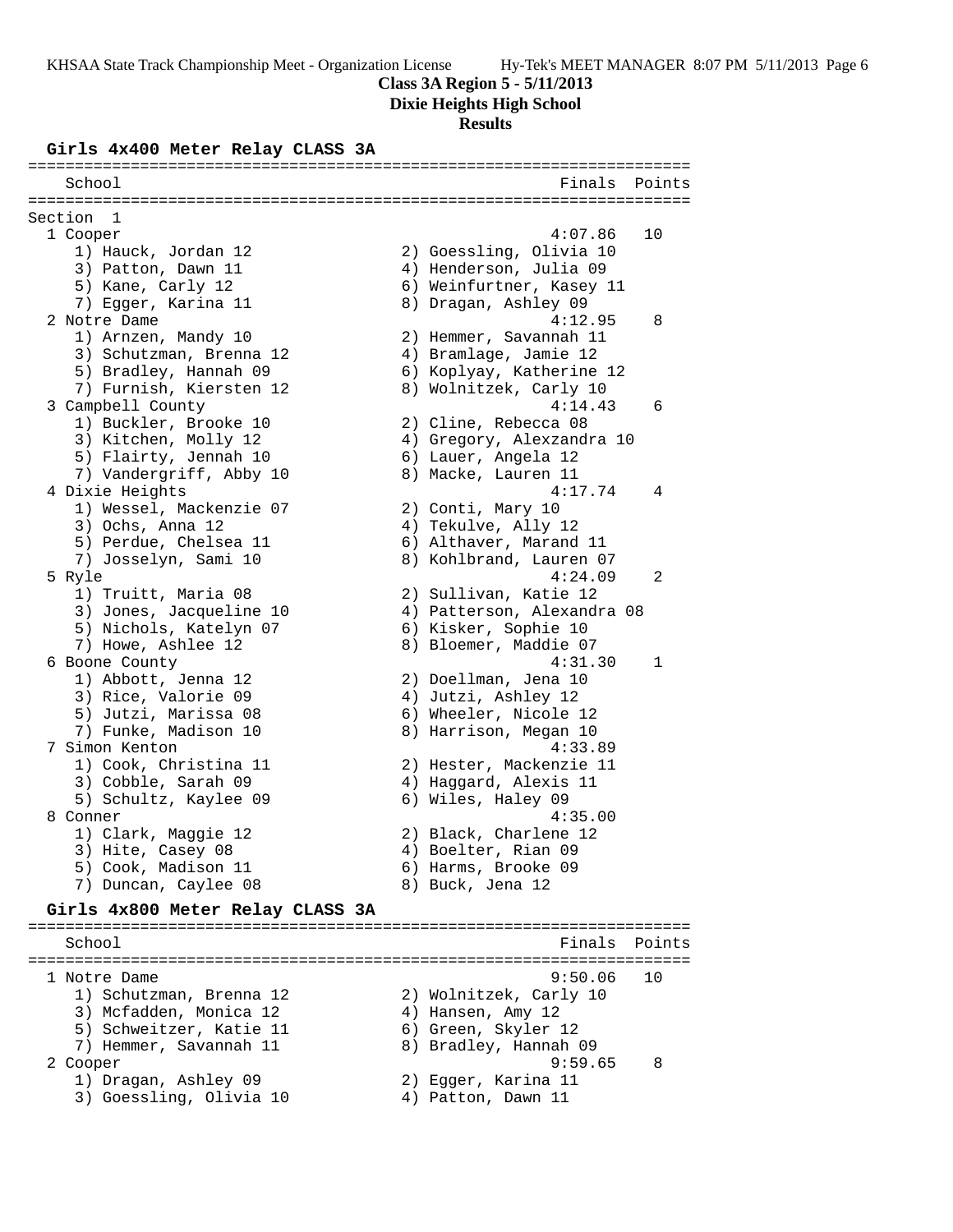**Class 3A Region 5 - 5/11/2013**

**Dixie Heights High School**

#### **Results**

#### **....Girls 4x800 Meter Relay CLASS 3A**

5) Kane, Carly 12 6) Mogus, Erin 09 7) Prather, Gabby 09 8) 3 Ryle 10:06.22 6 1) Truitt, Maria 08 2) Bales, Jensen 09 3) Jones, Jacqueline 10 4) Nichols, Katelyn 07 5) Patterson, Alexandra 08 6) Anderson, Heidi 08 4 Campbell County 10:17.11 4 1) Cave, Mckenzie 09 2) Vandergriff, Abby 10 3) Flairty, Jennah 10 4) Gregory, Alexzandra 10 5) Pangburn, Kara 10 (6) Cline, Rebecca 08 7) White, Rachel 11 8) Combs, Rebekah 10 5 Dixie Heights 10:25.78 2 1) Riddle, Jessica 07 2) Mcgehee, Margo 10 3) Williams, Hailey 09  $\hskip1cm$  4) Tekulve, Ally 12 5) Kohlbrand, Lauren 07 6) Varney, Katie 07 7) Myfelt, Lauren 07 8) Orr, Cecelia 07 6 Boone County 10:38.57 1 1) Ford, Macey 10 2) Rice, Valorie 09 3) Vickers, Andrea 12 (4) Nash, Victoria 08 5) Wheeler, Nicole 12 6) Schlitchting, Ab 09 7) Shutt, Joanna 09 8) 7 Conner 11:09.82 1) Harms, Brooke 09 2) Cook, Madison 11 3) Clark, Maggie 12 4) Black, Charlene 12 5) Lucas, Sarah 10 6) Kahmann, Caitlin 07 7) Arnold, Anna 10 8) Rembe, Abbey 11 8 Simon Kenton 12:02.93 1) Huffman, Krysty 11 2) Mullins, Maria 10 3) Cobble, Sarah 09 (4) Knight, Lauren 11 5) Hellman, Katrina 10 6) Schultz, Kaylee 09 -- Scott DNF 1) Martin, Jessica 09 2) Riegsecker, Alyssa 09 3) Radenhausen, Lauren 09 4) Flynn, Lexi 09 5) Buckner, Megan 07 6) Sweeney, Morgan 09 7) Scribner, Atavia 09 8)

#### **Boys 100 Meter Dash CLASS 3A**

### ======================================================================= Name The Year School Team Points Points ======================================================================= 1 Mulberry, Ben 10 Simon Kenton 11.75 2 2 Obison, Roosevel 12 Campbell County 11.81 3 Koons, Mathew 11 Boone County 12.11 4 Dabbs, Sabien 11 Cooper 12.39 5 Cahill, Clark 12 Conner 12.44 6 Gottmann, Nick 12 Conner 12.57 Section 2 1 Kennedy, Nick 12 Ryle 11.20 10 2 Zabonick, Jake 11 Campbell County 11.47 8 3 Leroy, Tony 11 Boone County 11.53 6 4 Salmen, Nick 12 Ryle 11.68 4 5 Johnson, Matt 11 Scott 11.79 1 6 Powell, Dillon 09 Simon Kenton 11.89 7 Stacy, Austin 09 Dixie Heights 11.99 8 Springer, Aaron 11 Dixie Heights 12.01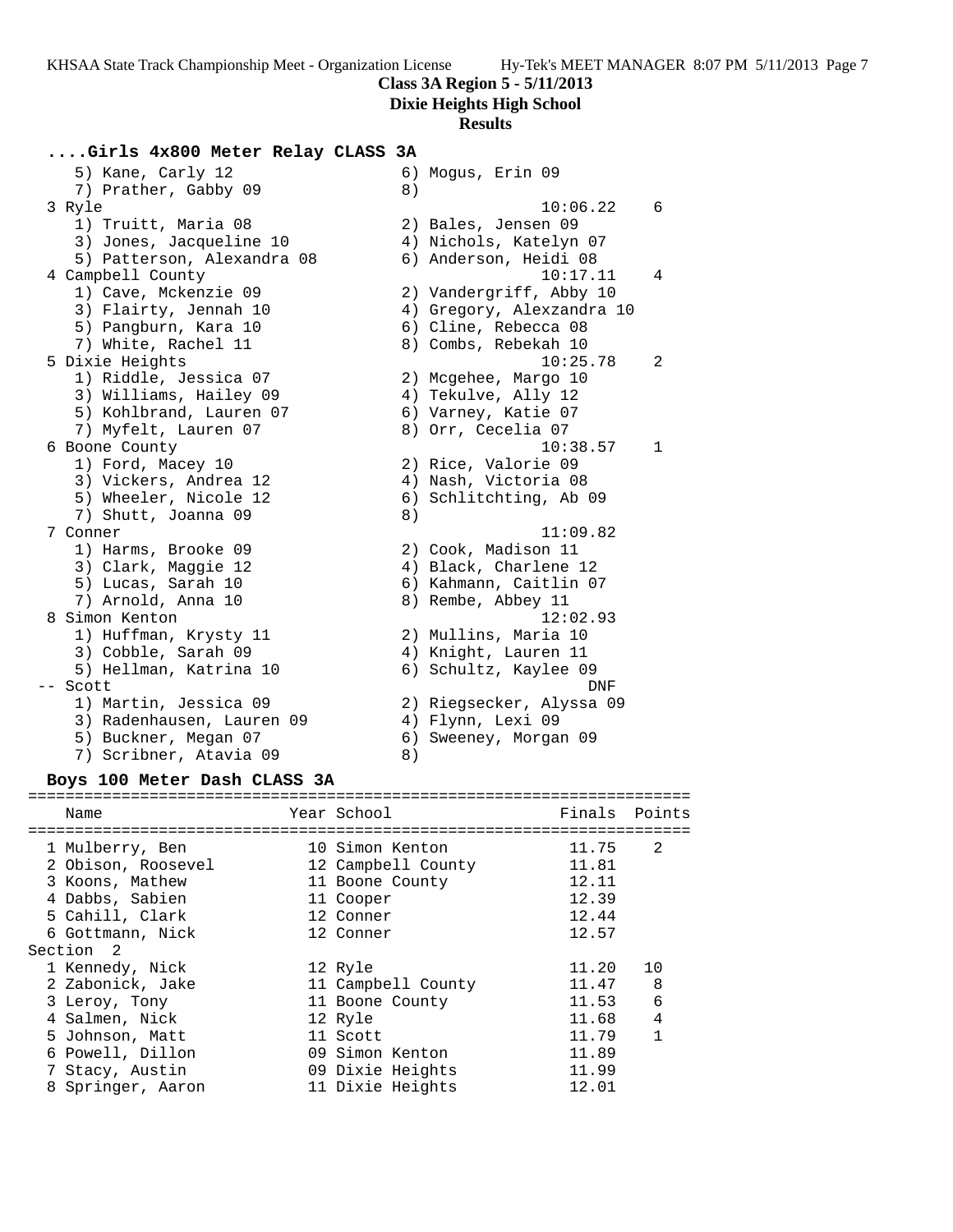## **Class 3A Region 5 - 5/11/2013**

**Dixie Heights High School**

# **Results**

## **Boys 200 Meter Dash CLASS 3A**

| ===========                  |                    |         |                |
|------------------------------|--------------------|---------|----------------|
| Name                         | Year School        | Finals  | Points         |
|                              |                    |         |                |
| Section<br>1                 |                    |         |                |
| 1 Watts, Nic                 | 10 Conner          | 24.47   | 1              |
| 2 Stacy, Austin              | 09 Dixie Heights   | 24.63   |                |
| 3 Prickett, Philli           | 12 Boone County    | 25.83   |                |
| Section<br>2                 |                    |         |                |
| 1 Kennedy, Nick              | 12 Ryle            | 22.49   | 10             |
| 2 Mahoney, Grant             | 12 Campbell County | 23.27   | 8              |
| 3 Salmen, Nick               | 12 Ryle            | 23.51   | 6              |
| 4 Zabonick, Jake             | 11 Campbell County | 23.83   | 4              |
| 5 Henderson, Kyle            | 11 Cooper          | 24.14   | 2              |
| 6 Springer, Aaron            | 11 Dixie Heights   | 24.53   |                |
| 7 Leroy, Tony                | 11 Boone County    | 24.72   |                |
| 8 Dabbs, Sabien              | 11 Cooper          | 25.01   |                |
| Boys 400 Meter Dash CLASS 3A |                    |         |                |
| Name                         | Year School        | Finals  | Points         |
|                              |                    |         |                |
| Section<br>$\mathbf{1}$      |                    |         |                |
| 1 Hartman, Jacob             | 12 Dixie Heights   | 56.89   | 1              |
| 2 Delph, Chester             | 11 Conner          | 57.84   |                |
| 3 Beneker, Robert            | 09 Boone County    | 58.29   |                |
| 4 Berry, Derrick             | 10 Scott           | 58.91   |                |
| 5 Russell, Stephen           | 10 Cooper          | 1:00.10 |                |
| Section<br>-2                |                    |         |                |
| 1 Mahoney, Grant             | 12 Campbell County | 50.30   | 10             |
| 2 Hill, Ryan                 | 11 Ryle            | 51.56   | 8              |
| 3 Roberts, Kevin             | 12 Simon Kenton    | 52.17   | 6              |
| 4 Henderson, Kyle            | 11 Cooper          | 52.77   | 4              |
| 5 Strange, Devon             | 11 Campbell County | 54.60   | 2              |
| 6 Watts, Nic                 | 10 Conner          | 1:00.68 |                |
| -- Koons, Mathew             | 11 Boone County    | FS      |                |
| -- Siemer, Jake              | 12 Ryle            | FS      |                |
| Boys 800 Meter Run CLASS 3A  |                    |         |                |
|                              |                    |         |                |
| Name                         | Year School        | Finals  | Points         |
| :=======================     |                    |         |                |
| Section<br>1                 |                    |         |                |
| 1 Brennan, Ethan             | 12 Cooper          | 2:03.04 | 10             |
| 2 Abdulle, Akram             | 10 Boone County    | 2:04.14 | 8              |
| 3 Jackson, Jeremy            | 11 Scott           | 2:07.08 | 6              |
| 4 Kelter, Aaron              | 11 Cooper          | 2:07.39 | $\overline{4}$ |
| 5 Powell, Tyler              | 10 Ryle            | 2:09.46 | $\overline{a}$ |
| 6 Edwards, Michael           | 12 Ryle            | 2:10.15 | $\mathbf{1}$   |
| 7 Cole, Quentin              | 09 Dixie Heights   | 2:11.19 |                |
| 8 Elliott, Andrew            | 11 Conner          | 2:13.60 |                |
| 9 Althaver, Austin           | 11 Dixie Heights   | 2:14.27 |                |
| 10 Owens, Elijah             | 10 Simon Kenton    | 2:14.65 |                |
| 11 Torline, Brett            | 10 Campbell County | 2:16.16 |                |
| 12 Hanrahan, Keegan          | 11 Scott           | 2:17.10 |                |
| 13 Orth, Aaron               | 11 Campbell County | 2:17.23 |                |
| 14 Martin, Ben               | 10 Simon Kenton    | 2:18.30 |                |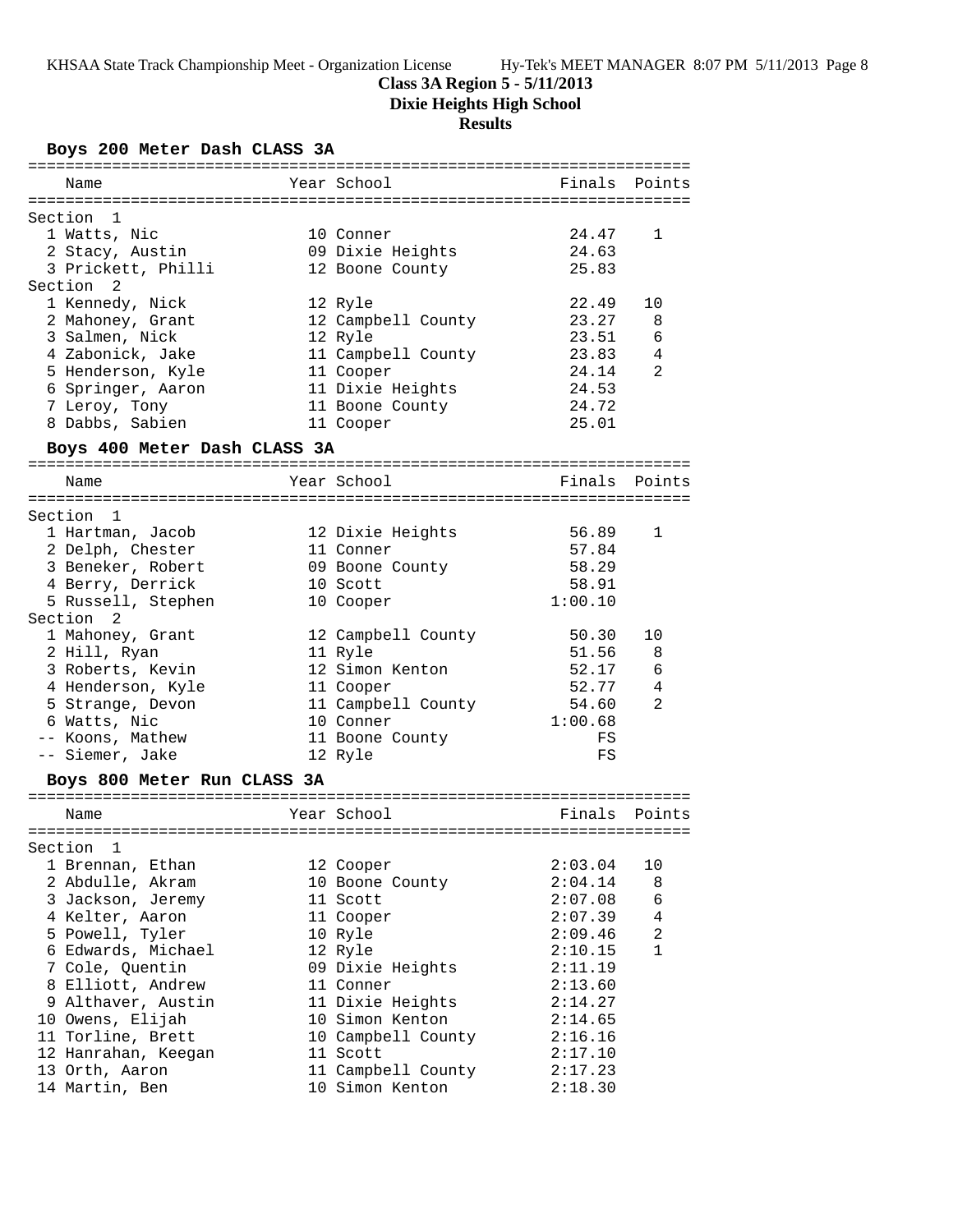**Class 3A Region 5 - 5/11/2013**

**Dixie Heights High School**

# **Results**

| Boys 800 Meter Run CLASS 3A |                                       |  |                    |            |                |
|-----------------------------|---------------------------------------|--|--------------------|------------|----------------|
|                             | 15 Baumann, Nick                      |  | 10 Conner          | 2:19.60    |                |
|                             | -- Baker, Jarred                      |  | 12 Grant County    | <b>DNF</b> |                |
|                             | Boys 1600 Meter Run CLASS 3A          |  |                    |            |                |
|                             |                                       |  |                    |            |                |
|                             | Name                                  |  | Year School        | Finals     | Points         |
|                             |                                       |  |                    |            |                |
|                             | 1 Greenhalgh, Mitchell                |  | 10 Cooper          | 4:34.54    | 10             |
|                             | 2 Mcgehee, Max                        |  | 12 Dixie Heights   | 4:42.00    | 8              |
|                             | 3 Vandermosten, Jake                  |  | 10 Cooper          | 4:45.39    | 6              |
|                             | 4 Gerlach, Nolan                      |  | 10 Conner          | 4:49.00    | 4              |
|                             | 5 Reed, Justin                        |  | 09 Ryle            | 4:54.58    | 2              |
|                             | 6 Hanrahan, Keegan                    |  | 11 Scott           | 4:58.29    | 1              |
|                             | 7 Baumann, Nick                       |  | 10 Conner          | 5:00.40    |                |
|                             | 8 Powell, Owen                        |  | 10 Simon Kenton    | 5:02.31    |                |
|                             | 9 Lackey, Kevin                       |  | 11 Campbell County | 5:08.98    |                |
|                             | 10 Huddleston, Luke                   |  | 09 Boone County    | 5:09.00    |                |
|                             | 11 Knight, Jonathan                   |  | 10 Simon Kenton    | 5:14.89    |                |
|                             | 12 Neiser, Jared                      |  | 10 Campbell County | 5:22.81    |                |
|                             | 13 Mason, Spencer                     |  | 10 Dixie Heights   | 5:23.12    |                |
|                             | 14 Stoeckel, Chris                    |  | 09 Scott           | 5:24.10    |                |
|                             | 15 Vier, Logan<br>-- Edwards, Michael |  | 11 Boone County    | 5:24.70    |                |
|                             |                                       |  | 12 Ryle            | DNF        |                |
|                             | Boys 3200 Meter Run CLASS 3A          |  |                    |            |                |
|                             | Name                                  |  | Year School        | Finals     | Points         |
|                             |                                       |  |                    |            |                |
|                             | 1 Stewart, Zachary                    |  | 10 Cooper          | 9:54.88    | 10             |
|                             | 2 Greenhalgh, Mitchell                |  | 10 Cooper          | 9:55.10    | 8              |
|                             | 3 Mcgehee, Max                        |  | 12 Dixie Heights   | 10:14.93   | 6              |
|                             | 4 Chaplin, Mark                       |  | 10 Campbell County | 10:16.00   | 4              |
|                             | 5 Gerlach, Nolan                      |  | 10 Conner          | 10:20.31   | $\overline{a}$ |
|                             | 6 Reed, Justin                        |  | 09 Ryle            | 10:35.28   | $\mathbf{1}$   |
|                             | 7 Ramirez, Oscar                      |  | 09 Ryle            | 10:44.15   |                |
|                             | 8 Valdez, Dylan                       |  | 12 Campbell County | 11:00.54   |                |
|                             | 9 Kidwell, Austin                     |  | 11 Simon Kenton    | 11:02.88   |                |
|                             | 10 Palmer, Daniel                     |  | 10 Conner          | 11:03.78   |                |
|                             | 11 Perry, Andrew                      |  | 08 Dixie Heights   | 11:13.25   |                |
|                             | Boys 110 Meter Hurdles CLASS 3A       |  |                    |            |                |
|                             | Name                                  |  | Year School        | Finals     | Points         |
|                             |                                       |  |                    |            |                |
|                             | 1 Bayaari, Mohamme                    |  | 12 Campbell County | 17.67      |                |
|                             | 2 Brookbank, Alex                     |  | 12 Ryle            | 18.70      |                |
|                             | 3 Bennett, Carson                     |  | 10 Simon Kenton    | 19.14      |                |
|                             | 4 Nicol, Nathan                       |  | 11 Conner          | 19.22      |                |
|                             | 5 Lawson, Chris                       |  | 11 Conner          | 19.42      |                |
|                             | 6 Schilar, Devin                      |  | 09 Scott           | 19.84      |                |
|                             | Section<br>2                          |  |                    |            |                |
|                             | 1 Payne, Miles                        |  | 10 Dixie Heights   | 15.93      | 10             |
|                             | 2 Sanchez, Jose                       |  | 11 Boone County    | 15.97      | 8              |
|                             | 3 Russell, Brent                      |  | 11 Simon Kenton    | 16.03      | 6              |
|                             | 4 Mogus, Tyler                        |  | 12 Cooper          | 16.14      | 4              |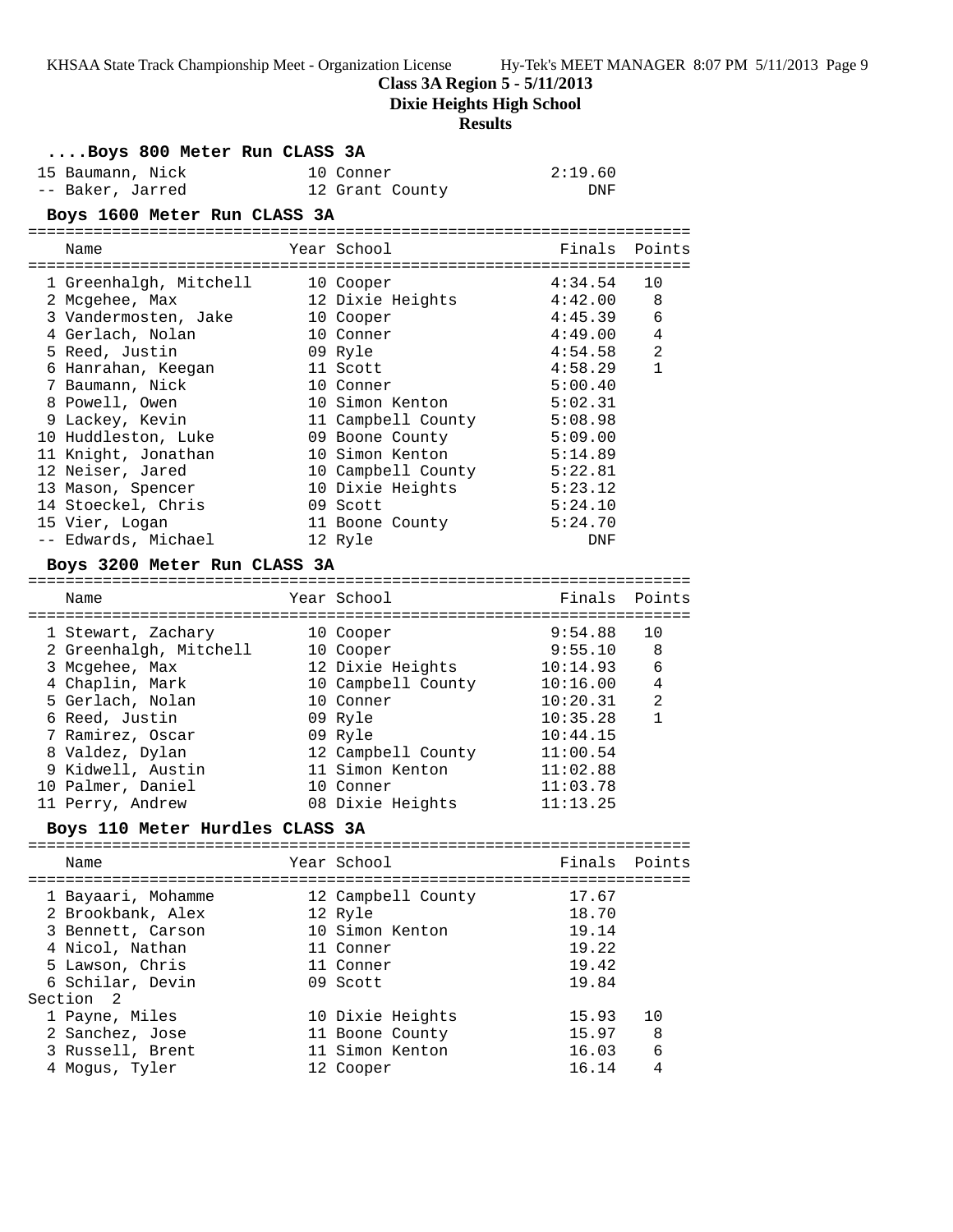**Class 3A Region 5 - 5/11/2013**

**Dixie Heights High School**

# **Results**

| Boys 110 Meter Hurdles CLASS 3A          |                                              |        |              |
|------------------------------------------|----------------------------------------------|--------|--------------|
| 5 Stanek, Jackson                        | 10 Dixie Heights                             | 16.32  | 2            |
| 6 Braun, Nick                            | 12 Grant County                              | 16.46  | 1            |
| 7 Canaday, Cody                          | 12 Campbell County                           | 17.14  |              |
| 8 Froschauer, Matt                       | 09 Ryle                                      | 17.86  |              |
| Boys 300 Meter Hurdles CLASS 3A          |                                              |        |              |
| Name                                     | Year School                                  | Finals | Points       |
|                                          |                                              |        |              |
| Section 1                                |                                              |        |              |
| 1 Behymer, David                         | 12 Campbell County                           | 45.20  |              |
| 2 Claxton, Caleb                         | 11 Ryle                                      | 45.51  |              |
| 3 Lawson, Chris                          | 11 Conner                                    | 45.84  |              |
| 4 Nicol, Nathan<br>Section 2             | 11 Conner                                    | 50.07  |              |
| 1 Stanek, Jackson                        | 10 Dixie Heights                             | 41.96  | 10           |
| 2 Payne, Miles                           | 10 Dixie Heights                             | 42.50  | 8            |
| 3 Mogus, Tyler                           | 12 Cooper                                    | 42.65  | 6            |
| 4 Bayaari, Mohamme                       | 12 Campbell County                           | 42.94  | 4            |
| 5 Russell, Brent                         | 11 Simon Kenton                              | 43.00  | 2            |
| 6 Sanchez, Jose                          | 11 Boone County                              | 43.59  | $\mathbf{1}$ |
| 7 Rodriquez, Christian                   | 12 Boone County                              | 43.75  |              |
| 8 Brookbank, Alex                        | 12 Ryle                                      | 46.44  |              |
| Boys 4x100 Meter Relay CLASS 3A          |                                              |        |              |
|                                          |                                              |        |              |
| School                                   |                                              | Finals | Points       |
|                                          |                                              |        |              |
| Section 1                                |                                              |        |              |
| 1 Campbell County                        |                                              | 44.41  | 10           |
| 1) Obison, Roosevel 12                   | 2) Mahoney, Grant 12                         |        |              |
| 3) Strange, Devon 11                     | 4) Zabonick, Jake 11                         |        |              |
| 5) Canaday, Cody 12                      | 6) Seiter, William 12                        |        |              |
| 7) Wagner, Chad 12                       | 8) Hannah, Brayden 12                        |        |              |
| 2 Ryle                                   |                                              | 44.54  | 8            |
| 1) Bateman, Mitchel 09                   | 2) Winegardner, Nathan 11                    |        |              |
| 3) Salmen, Nick 12<br>5) Cusick, Zach 08 | 4) Kennedy, Nick 12<br>6) England, Collin 09 |        |              |
| 7) Mays, Drew 12                         | 8) Rettig, Brandon 12                        |        |              |
| 3 Simon Kenton                           |                                              | 45.30  | 6            |
| 1) Mulberry, Ben 10                      | 2) Powell, Dillon 09                         |        |              |
| 3) Winkler, Logan 10                     | 4) Myers, Adam 09                            |        |              |
| 5) Wilson, Chase 11                      | 6) Roberts, Kevin 12                         |        |              |
| 7) Mcintyre, Lars 11                     | 8) Evans, Isaiah 09                          |        |              |
| 4 Dixie Heights                          |                                              | 46.00  | 4            |
| 1) Fields, Peter 10                      | 2) Stacy, Austin 09                          |        |              |
| 3) Springer, Aaron 11                    | 4) Stanek, Jackson 10                        |        |              |
| 5) Hartman, Jacob 12                     | 6) Payne, Miles 10                           |        |              |
| 7) Brown, Brandon 09                     | 8) Caldwell, Chris 10                        |        |              |
| 5 Cooper                                 |                                              | 46.91  | 2            |
| 1) Jackson, Tyson 09                     | 2) Cordell-armstrong, Tor 09                 |        |              |
| 3) Winiger, Greyson 10                   | 4) Vanlandingham, Dylan 12                   |        |              |
| 5) Swikert, Daniel 12                    | 6) Elmlinger, Spencer 12                     |        |              |
| 7) Bechtol, Conner 12                    | 8) Brennan, Ethan 12                         | 47.51  |              |
| 6 Boone County                           |                                              |        | ı            |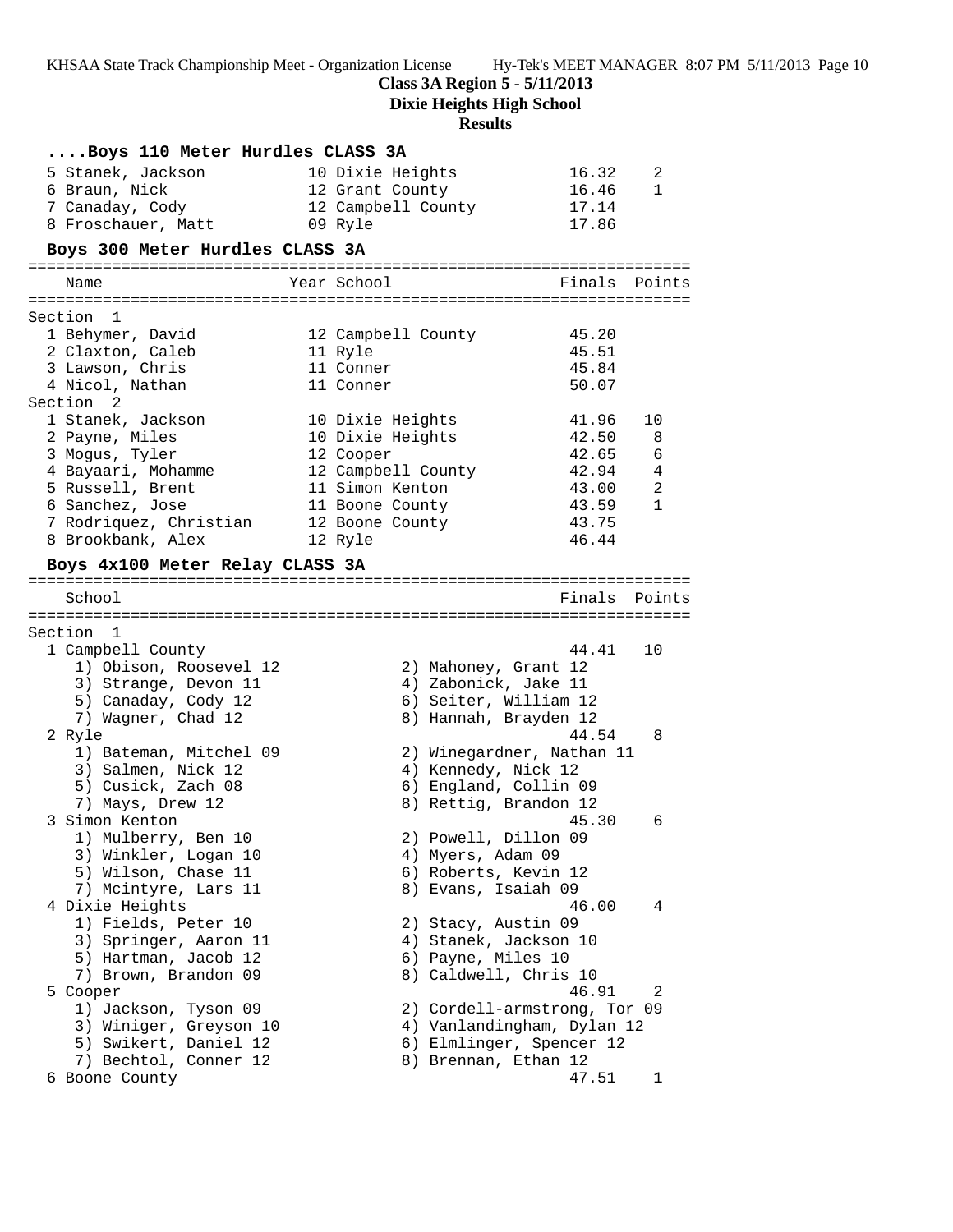#### **Class 3A Region 5 - 5/11/2013**

**Dixie Heights High School**

#### **Results**

### **....Boys 4x100 Meter Relay CLASS 3A**

| 1) Koons, Mathew 11             | 2) Blystone, Weston 12    |
|---------------------------------|---------------------------|
| 3) Abdulle, Akram 10            | 4) Brumley, Donald 09     |
| 5) Blystone, Austin 11          | 6) Leroy, Tony 11         |
| 7) Parnell, Foster 12           | 8) Shutt, Joel 09         |
| 7 Conner                        | 49.46                     |
| 1) Gottmann, Nick 12            | 2) Hughes, Connor 11      |
| 3) Cahill, Clark 12             | 4) Jones-Carr, Marquis 09 |
| 5) Iles, Sammy 12               | 6) Buck, Mason 11         |
| 7) Bowen, Nick 11               | 8) Bailey, Drake 09       |
| Boys 4x200 Meter Relay CLASS 3A |                           |

======================================================================= School **Finals Points** ======================================================================= 1 Ryle 1:32.86 10 1) Hill, Ryan 11 2) Winegardner, Nathan 11 3) Mays, Drew 12 4) Salmen, Nick 12 5) Bateman, Mitchel 09 6) Kennedy, Nick 12 7) Smith, Grant 10 8) Rettig, Brandon 12 2 Simon Kenton 1:33.83 8 1) Roberts, Kevin 12 2) Mulberry, Ben 10 3) Bell, Eric 12 (4) Winkler, Logan 10 5) Myers, Adam 09 6) Powell, Dillon 09 7) Mcintyre, Lars 11 and 8) Wilson, Chase 11 3 Cooper 1:36.43 6 1) Henderson, Kyle 11 2) Cordell-armstrong, Tor 09 3) Jackson, Tyson 09 4) Mogus, Tyler 12 5) Swikert, Daniel 12 6) Winiger, Greyson 10 7) Elmlinger, Spencer 12 8) Brennan, Ethan 12 4 Campbell County 1:37.96 4 1) Canaday, Cody 12 2) Weimer, Tim 12 3) Strange, Devon 11 4) Zabonick, Jake 11 5) Hannah, Brayden 12 6) Mahoney, Grant 12 7) Seiter, William 12 68) Mayer, Matthew 10 5 Conner 1:40.01 2 1) Gottmann, Nick 12 2) Cahill, Clark 12 3) Hughes, Connor 11 4) Watts, Nic 10 5) Delph, Chester 11 6) Iles, Sammy 12 7) Jones-Carr, Marquis 09 8) Aguilera, Jorge 11 6 Dixie Heights 1:43.95 1 1) Mcgoy, Walker 10 2) Howard, Blake 10 3) Mandjuwana, Isaias 11 4) Caldwell, Chris 10 5) Brown, Brandon 09 6) -- Boone County and the control of the control of zone of zone  $DQ$  out of zone 1) Blystone, Weston 12 2) Sanchez, Jose 11 3) Prickett, Philli 12 4) Brumley, Donald 09 5) Blystone, Austin 11 (6) Shutt, Joel 09 7) Parnell, Foster 12 8) Treadway, Michael 12 **Boys 4x400 Meter Relay CLASS 3A** ======================================================================= School **Finals** Points =======================================================================

1 Ryle 3:32.88 10

1) Siemer, Jake 12 2) Hamrick, Aaron 11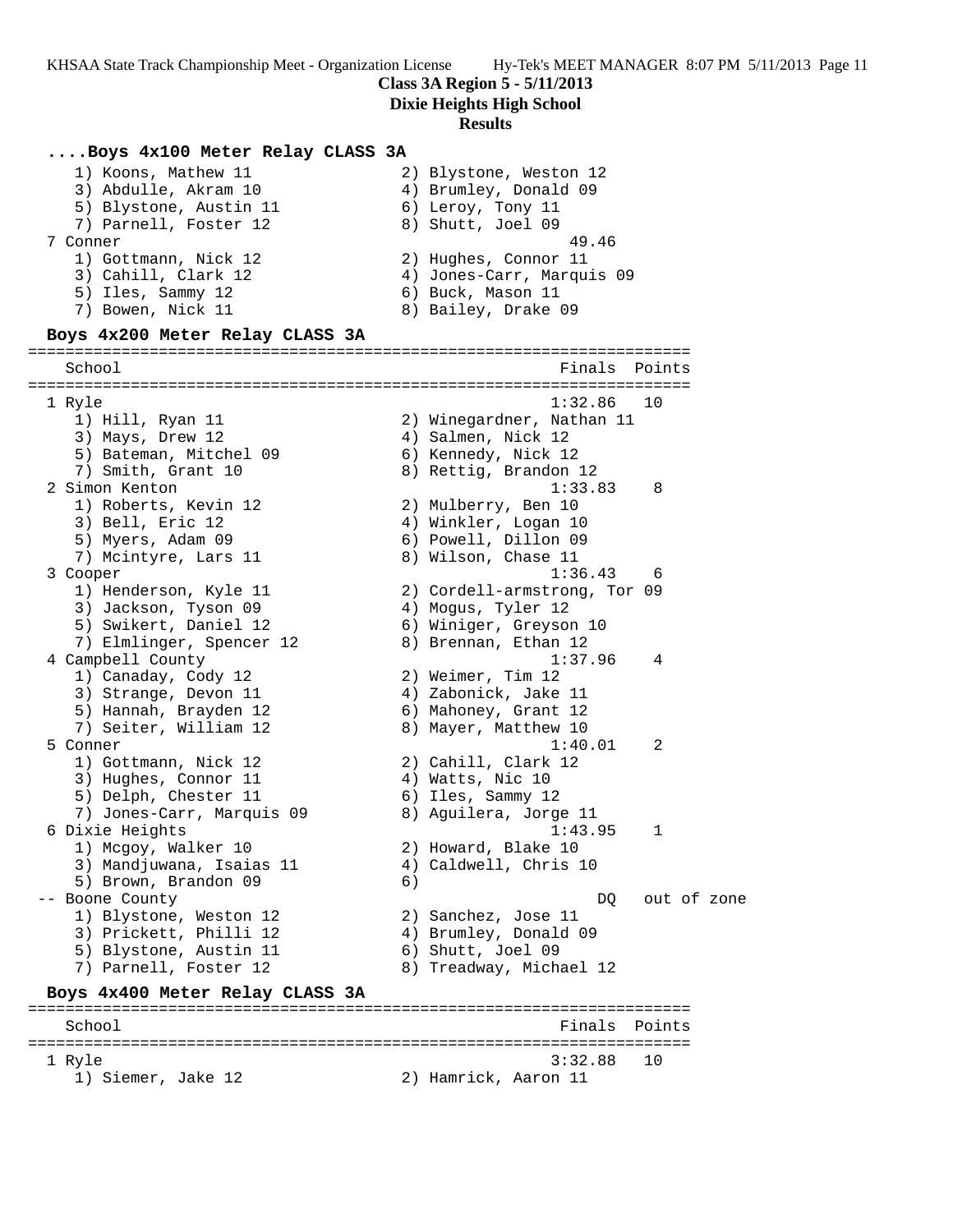## **Class 3A Region 5 - 5/11/2013**

**Dixie Heights High School**

#### **Results**

#### **....Boys 4x400 Meter Relay CLASS 3A**

3) Mays, Drew 12 4) Hill, Ryan 11 5) Winegardner, Nathan 11 6) Edwards, Michael 12 7) Allen, Jb 11 8) Jensen, Daniel 12 2 Cooper 3:33.50 8 1) Mogus, Tyler 12 2) Swikert, Daniel 12 3) Henderson, Kyle 11 (4) Brennan, Ethan 12 5) Greenhalgh, Mitchell 10 (6) Kelter, Aaron 11 7) Russell, Stephen 10 8) Elmlinger, Spencer 12 3 Simon Kenton 3:34.95 6 1) Bell, Eric 12 2) Roberts, Kevin 12 3) Powell, Dillon 09 4) Wilson, Chase 11 5) Evans, Isaiah 09 6) Myers, Adam 09 7) Mcintyre, Lars 11 and 8) Giles, Ryan 10 4 Campbell County 3:37.12 4 1) Strange, Devon 11 2) Weimer, Tim 12 3) Bayaari, Mohamme 12  $\hskip1cm$  4) Mahoney, Grant 12 5) Hannah, Brayden 12 (6) Orth, Aaron 11 7) Zabonick, Jake 11 8) Seiter, William 12 5 Dixie Heights 3:37.71 2 1) Payne, Miles 10 2) Althaver, Austin 11 3) Brown, Brandon 09 4) Stanek, Jackson 10 5) Hartman, Jacob 12 (6) Mason, Spencer 10 7) Mcgoy, Walker 10 8) Howard, Blake 10 6 Boone County 3:44.83 1 1) Sanchez, Jose 11 2) Koons, Mathew 11 3) Abdulle, Akram 10 4) Blystone, Weston 12 5) Rodriquez, Christian 12 6) Brumley, Donald 09 7) Beneker, Robert 09 8) Treadway, Michael 12 7 Conner 4:05.19 1) Koogler, Jon 10 2) Lainhart, Jerrod 10 3) Hughes, Connor 11 4) Jones-Carr, Marquis 09 5) Aguilera, Jorge 11 (6) Baumann, Nick 10 7) Elliott, Andrew 11 and 8) Delph, Chester 11 **Boys 4x800 Meter Relay CLASS 3A** ======================================================================= School **Finals Points** ======================================================================= 1 Cooper 8:26.70 10 1) Greenhalgh, Mitchell 10 2) Stewart, Zachary 10 3) Kelter, Aaron 11 (4) Brennan, Ethan 12 5) Russell, Stephen 10 6) Vandermosten, Jake 10 7) Greenhalgh, Connor 10 8) Greenhalgh, Simon 10 2 Ryle 8:34.62 8 1) Edwards, Michael 12 2) Bateman, Logan 10 3) Hamrick, Aaron 11 (4) Tagher, Ryan 10 5) Powell, Tyler 10 6) Reed, Justin 09 7) Jensen, Daniel 12 and 8) Allen, Jb 11 3 Dixie Heights 8:36.29 6 1) Cole, Quentin 09 2) Brown, Brandon 09 3) Althaver, Austin 11 (4) Mason, Spencer 10 5) Perry, Andrew 08 6) Mcgehee, Max 12 7) Risch, Chris 11 8) Conti, James 10 4 Simon Kenton 8:50.39 4 1) Roberts, Kevin 12 2) Owens, Elijah 10